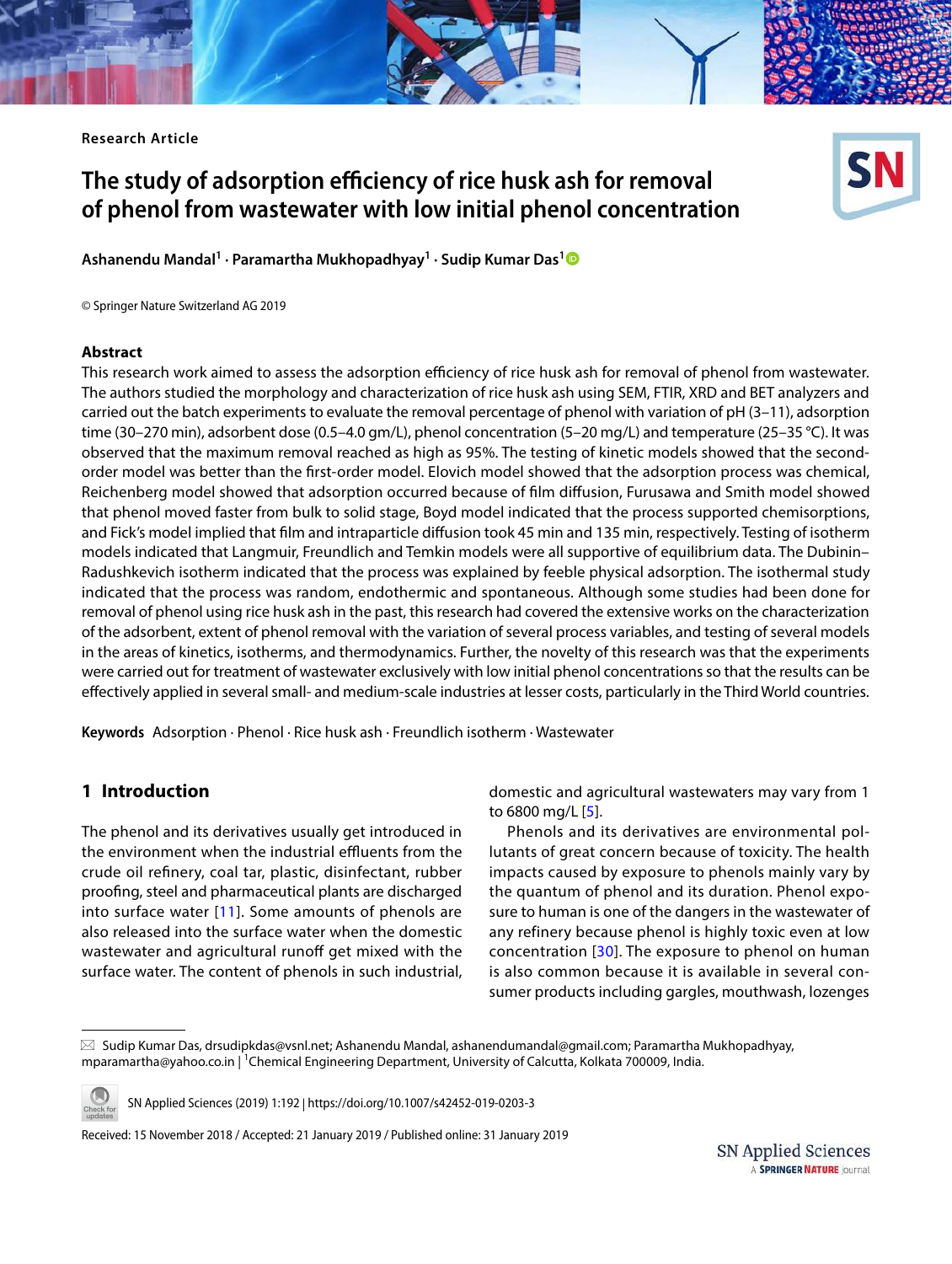and creams. Inhalation, dermal and oral routes are also common ways of exposure. There are unusual cases of acute respiratory and acute renal failure following the accidental overdose of phenol [\[16\]](#page-12-3). The toxicity of phenol results in various chronic human problems like difficulty in swallowing, vomiting, kidney damage, anorexia, fainting, liver damage, headache and common mental diseases. The phenols also have several bad effects on the environment like impacts on soil due to the decrease in porosity and flocculation, impacts on plants due to reduced germination of seeds and impacts on groundwater due to seeping of hazardous phenol through the soil [[24](#page-12-4)]. The preventive measure against the exposure of phenols through surface discharge is therefore considered in this study to save the environment and human lives.

The Environmental Protection Agency (EPA), the USA has included phenols in the list of priority pollutants and has considered peak phenol value of 1 mg/L in the runoff of surface discharge. According to the regulations of Ministry of Environment, Forests and Climate Change (MOEFCC) of India, the maximum permissible limit of phenol in the discharge of industries is also considered at 1 mg/Lin line with the EPA standard [[13](#page-12-5)]. The World Health Organization (WHO) has laid down the allowable value of 0.001 mg/L in the potable water. Therefore, it is required for phenol removal from industrial, domestic and agricultural wastewaters to bring out the phenol content within the allowable limit [[4](#page-12-6)].

Various removal technologies like flocculation, membrane separation, solvent extraction, oxidation, photodegradation, electro-Fenton oxidation are available in the literature [[36](#page-12-7)]. However, the adsorption technique is found to be very popular in wastewater treatment. The phenol removal techniques through adsorption are usually classified into three categories, viz. chemical, physical and biological adsorption [[18](#page-12-8)]. The chemical methods are although useful but not preferred as they typically release further toxic compounds. The biological degradation methods are also not studied; however, they are generally quite sensitive to temperature  $[34, 35]$  $[34, 35]$  $[34, 35]$  $[34, 35]$ . The physical adsorption methods are found to be very useful and are therefore widely used in the industry. However, physical adsorption methods using activated carbon are discouraged due to its high cost  $[34, 35]$  $[34, 35]$  $[34, 35]$  $[34, 35]$  $[34, 35]$ . The most effective and cheapest treatment method for the removal of phenol is probably through adsorption using various natural adsorbents [\[12](#page-12-11)]. Many researchers are in the hunt for cheap and readily available natural adsorbents [[33](#page-12-12)]. Some of the important criteria for choosing the best adsorbents, however, are the surface area, pore sizes, structural characteristics, adsorption capability, simple regeneration and numerous uses [[7\]](#page-12-13).

Usually, the natural materials available from the agricultural wastes are likely to be chosen as good adsorbents primarily because of their low cost [[29\]](#page-12-14). In this perspective, the rice husk, which is also an agricultural waste, can be considered to be an important source for the removal of phenol from wastewater. There is no regeneration issue of rice husk since they are plentifully available at almost no cost. The porous structure and chemical stability of rice husk are also very advantageous to work as a good adsorbent for phenol removals. Another benefit of rice husk is that it can easily be transformed into rice husk ash which contains activated carbon [\[27\]](#page-12-15).

In this research work, rice husk ash is therefore applied as the natural adsorbent to remove phenol. The vast quantities of rice husk ash are generated and dumped in rural areas of West Bengal after the uses of the rice husk as fuel. The rice husk is usually produced as a by-product from rice mills after the crushing of the paddy.

Rice husk ash predominantly contains silica, and its nature depends on the burning temperature [[1\]](#page-11-0). The rice husk ash produced at the moderate temperature of 600–700 °C usually remains amorphous, while further heating makes it crystalline [\[22\]](#page-12-16). When the physical adsorption occurs on the silica surface, it is observed that the infrared spectrum attributed to the phenolic hydroxyl group of adsorbate is disturbed and therefore the interaction between adsorbent molecule and hydroxyl group of adsorbate becomes dominant.

$$
Si - O
$$
-----H – O

Analytically, it is possible to calculate the adsorption energy to confirm that the adsorption takes place on the silica surface [\[19\]](#page-12-17).

Several studies are already available with rice husk ash for phenol removal. However, most of them are carried out with the initial phenol concentration at moderate range. Therefore, there have been concerns for some of the smalland medium-scale industries which discharge wastewater with low phenol concentration to apply such technologies. Given that this research work emphasizes treatment of wastewater with low initial phenol concentrations usually observed in small- and medium-scale industries.

# **2 Materials and methods**

## **2.1 Reagent and equipment**

For the adsorption process, the standard phenol having 99.99% purity from Merck, India in crystal form was used. The other reagents like NaOH, HCl and 4-aminoantipyrine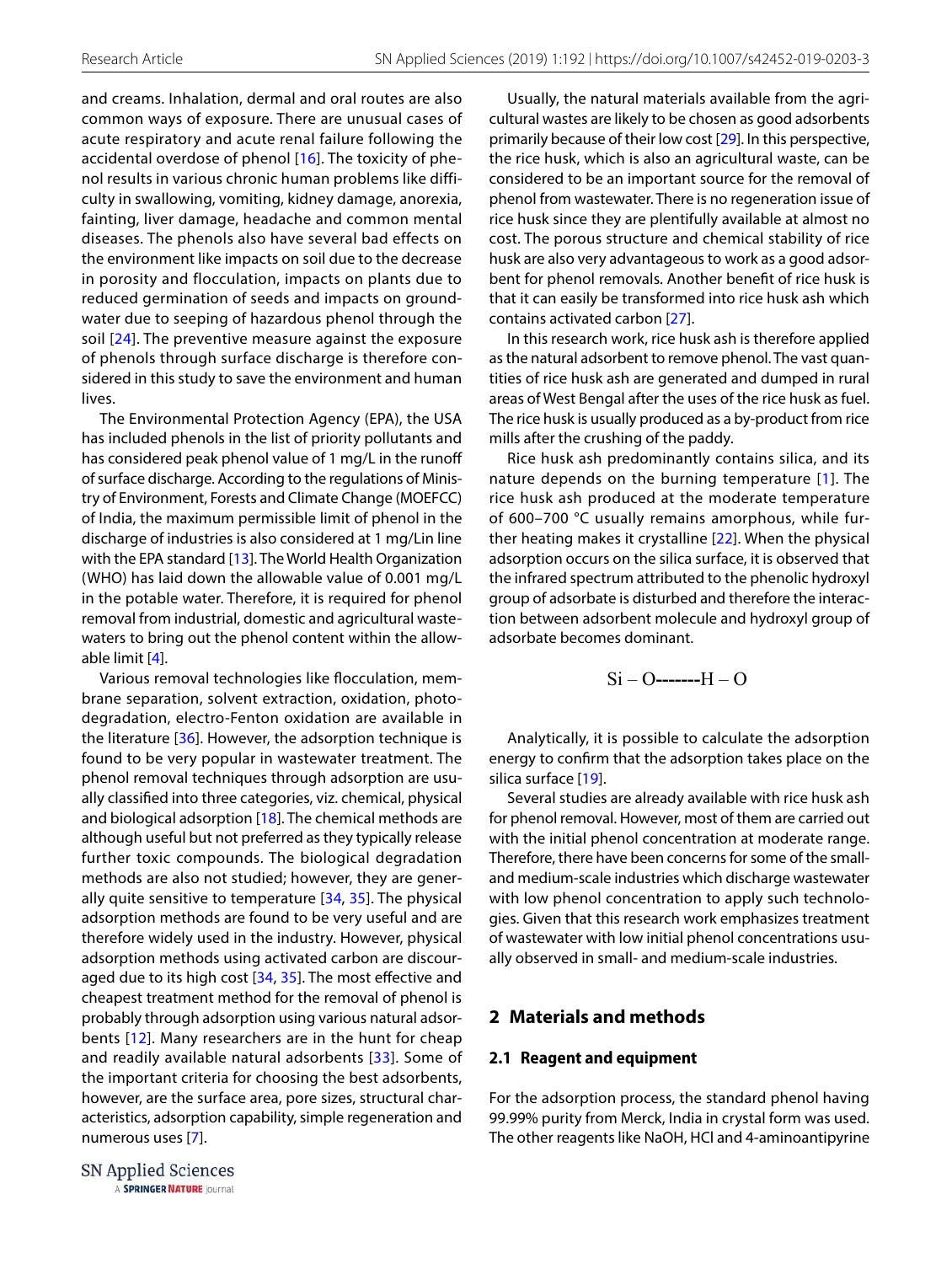from Merck, India were also used in the experiments. The equipment used in the study was spectrophotometer from Hach Co., Germany, pH meter from Hach Co., Germany, scanning electron microscope from Hitachi, Japan, X-ray powder diffraction from Bruker, Germany, and Fourier-Transform Infrared Spectroscopy from Thermo Fisher, the USA, and Brunauer–Emmett–Teller analyzer from NOVA, the USA. All chemicals and reagents applied in our study were arranged from a local shop in Kolkata. The equipment installed in the Chemical Engineering Department, University of Calcutta, was used for measurement of various data.

#### **2.1.1 Adsorbent preparation**

Rice husk ash produced from rice husk was the adsorbent which was used in our research work. Rice husk was an offshoot of rice crop, primarily cultivated in the Asian regions and mostly used as fodders for animals or sometimes thrown out as waste because of its abundance [\[10](#page-12-18)]. For our research work, we had collected rice husk from a rice mill near Kolkata, India. Since this rice husk contained some dust and impurities like natural fat and wax, the collected material was washed with water thoroughly. Then, it was kept in the sun for a week and burnt at 600 °C for 4 h to form rice husk ash. The ash was sieved, and −44 + 52-meshsized fraction was collected and stored inside desiccators.

#### **2.1.2 Adsorbent characterization**

The morphology and characterization of rice husk ash were studied through SEM [Model S415A, Hitachi, Japan], XRD [Germany Model D8 Advance, Bruker, Germany] and FTIR [Model Nicolet™ 5 N, Thermo Fisher, USA] analyzers, and the surface area was assessed by means of BET analyzer (Model Quantachrome, NOVA 1000e, USA). The scanning electron microscopy (SEM) of rice husk ash provided the variations in microstructures because of modification during heat treatment. The SEM result of the rice husk ash is shown in Fig. [1](#page-2-0). The result showed that rice husk ash was extremely porous with large pore sizes. The X-ray diffraction (XRD) analysis was performed for determining total amorphous nature of silica (SiO<sub>2</sub>) present in rice husk ash, and the result is given in Fig. [2](#page-2-1). The XRD intensity was observed as a function of Bragg angle  $2\theta$  in the angular range of 10°–80°. The phase analysis was checked by comparing the values of d and peak values of intensity with the available data listed in the Joint Committee of Powder Diffraction Standards [\[21](#page-12-19)]. The XRD pattern of rice husk ash as given in Fig. [2](#page-2-1) indicated the presence of quartz at 2θ peaks of 22.85°, 26.63° and 42.47°, the presence of cristobalite at 2θ peaks of 21.91°, 35.99° and 69.50° and the presence of anorthite phase at 2 $\theta$  peaks of 27.91° and 29.42°. The presence of quartz in rice husk ash prepared at



<span id="page-2-0"></span>**Fig. 1** SEM topography of rice husk ash



<span id="page-2-1"></span>**Fig. 2** Pattern of XRD of rice husk ash

600 °C triggered more porosity due to the evaporation of moisture content, and therefore, it would have more benefit in adsorption compared to rice husk. The presence of crystal in rice husk ash resulted in maximum surface area which again would be more advantageous for adsorption [ $28$ ]. The functional groups were determined as a function of the IR spectrum using Fourier-transform infrared spectrophotometer (FTIR) for rice husk ash, and the result is given in Fig. [3](#page-3-0). The FTIR spectrum of the rice husk ash in Fig. [3](#page-3-0) showed broadband near 1710 cm−1 and indicated the presence of aromatic overtones of ring bends. The stretching frequency of the aromatic C=C gave rise to the peaks at 1582 cm<sup>-1</sup>. The peak at 1093 cm<sup>-1</sup> specified the very strong existence of alkyl fluoride (C–F), whereas the peaks at 796 and 591 cm<sup>-1</sup> indicated strong existence of alkyl chloride (C–Cl) and alkyl bromide (C–Br). The peaks at 464 and 437  $cm^{-1}$  indicated the strong presence of alkyl iodide (C–I). The surface area of rice husk ash was evaluated by BET analyzer, along with the distribution of its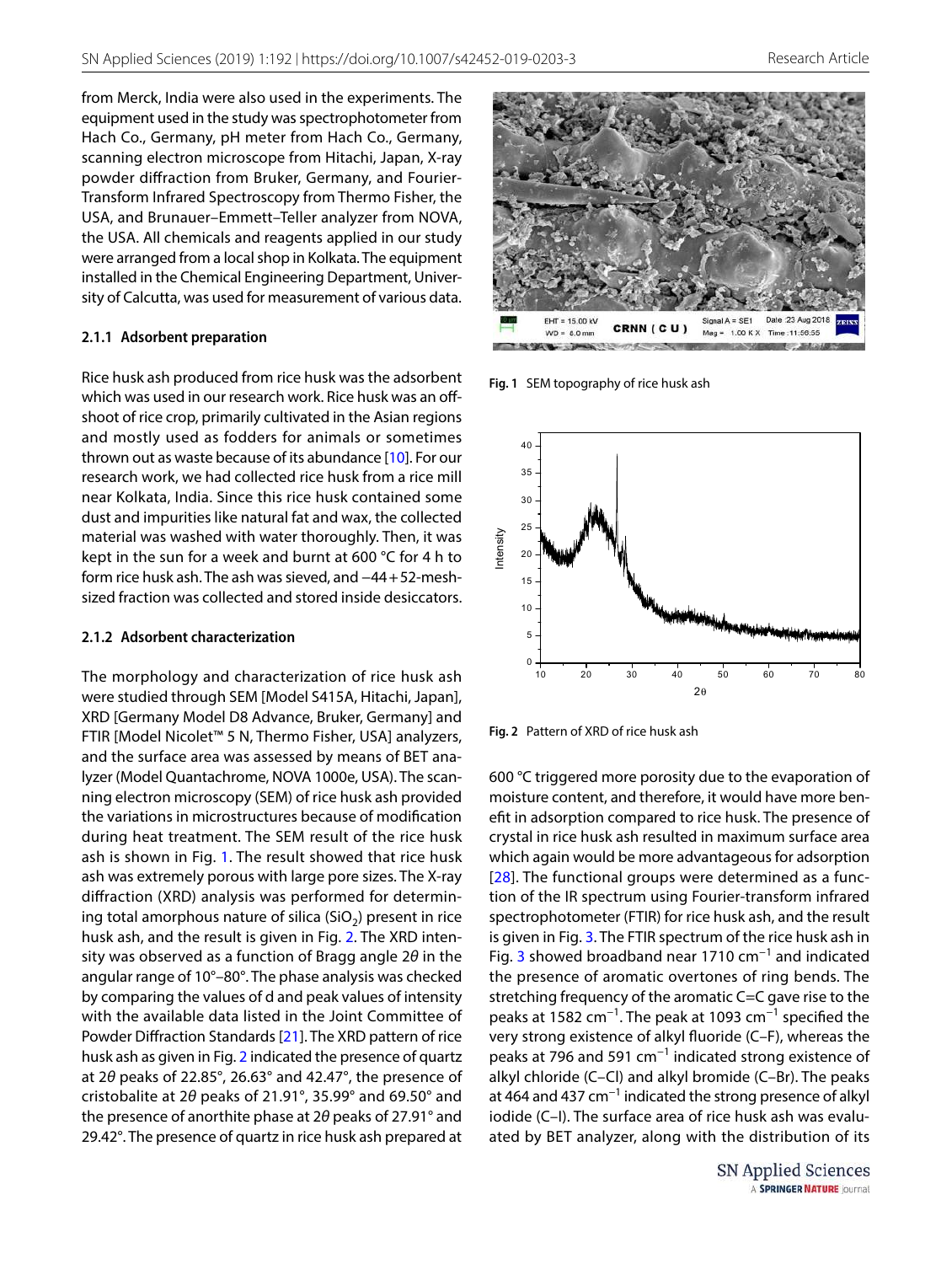

<span id="page-3-0"></span>**Fig. 3** FTIR spectra of rice husk ash

<span id="page-3-1"></span>**Table 1** Composition and physical properties of rice husk ash

| Constituent                        | $%$ by<br>weight<br>(% ) |
|------------------------------------|--------------------------|
| Composition                        |                          |
| Loss on ignition                   | 12.3                     |
| Fe <sub>2</sub> O <sub>3</sub>     | 0.6                      |
| $\mathsf{Al}_2\mathsf{O}_3$        | 0.2                      |
| CaO                                | 1.5                      |
| MgO                                | 0.5                      |
| SiO <sub>2</sub>                   | 84.4                     |
| Na <sub>2</sub> O                  | 0.3                      |
| K <sub>2</sub> O                   | 0.2                      |
| Physical properties                |                          |
| Bulk density (gm/cm <sup>3</sup> ) | 0.96                     |
| BET surface area ( $m^2$ /g)       | 57.5                     |

pore sizes. The results indicated that the adsorbent had honeycombed microstructure with high surface area. The surface area was estimated to be 57.5  $m^2$ /g. The composition and physical properties of rice husk ash are shown in Table [1](#page-3-1) [[2\]](#page-12-21).

## **2.1.3 Adsorbate preparation**

Aqueous phenol solution was the adsorbate which was used in our research work. Initially, 500 mL of stock solution of aqueous phenol was prepared by mixing 0.5 gm of phenol (Merck, Germany) in deionized water. The concentration of this solution was 1000 mg/L (1000 ppm). The variations of phenol concentration were carried out by dilution with distilled water, and their concentrations during the adsorption process were measured using spectrophotometer (DR 5000 Hach Co. Germany) by adding 4-aminoantipyrine. The pH was calculated using a pH meter (Model Multi 304i, Hach Co., Germany).

## **2.2 Adsorption experiments—batch studies**

The studies were performed for assessing the adsorption efficiency of the phenol from its aqueous solution using rice husk ash. The experiments were carried out with the variation of process variable like initial phenol concentration, pH, contact time, temperature, etc. [[34,](#page-12-9) [35\]](#page-12-10). The aqueous phenol solution (100 mL) was taken inside 250 mL stopper conical flasks. Dilution by adding distilled water was made as per the desired concentration of 5, 10, 15 and 20 mg/L. The pH was changed from 3 to 11 by using NaOH and HCl. The necessary amount of rice husk ash from 0.5 to 4.0 gm/L were mixed, and the solution was shaken from 30 to 270 min in the electrically thermostatic shaker with 120 strokes per minute. The experiments were performed at temperatures 25 °C, 30 °C, and 35 °C, respectively. At the end of specific contact time, the residue was filtered out while filtrate was examined for residual phenol concentration in the spectrophotometer [\[6](#page-12-22)]. All the experiments were performed in triplicate to check reproducibility, and the average was used for better accuracy.

The percentage of phenol removal is derived from Eq. ([1\)](#page-3-2).

<span id="page-3-2"></span>% removal of phenol = 
$$
\frac{(C_0 - C_t)}{C_0} \times 100\%
$$
 (1)

where  $C_0$  and  $C_t$  are phenol concentrations initially and at any given time (mg/L), respectively.

The amount of phenol adsorbed per unit quantity of rice husk ash is derived from Eq. ([2](#page-3-3)).

<span id="page-3-3"></span>
$$
q_t = \frac{(C_0 - C_t)}{m_s} \tag{2}
$$

where  $q_t$  is phenol quantity adsorbed per unit weight of rice husk ash at any given time (mg/g) and  $m<sub>s</sub>$  is the amount of rice husk ash added in gram (gm/L). The experiments were carried out with the various operating parameters, e.g., pH, contact time, adsorbent dose, initial phenol concentration and temperature.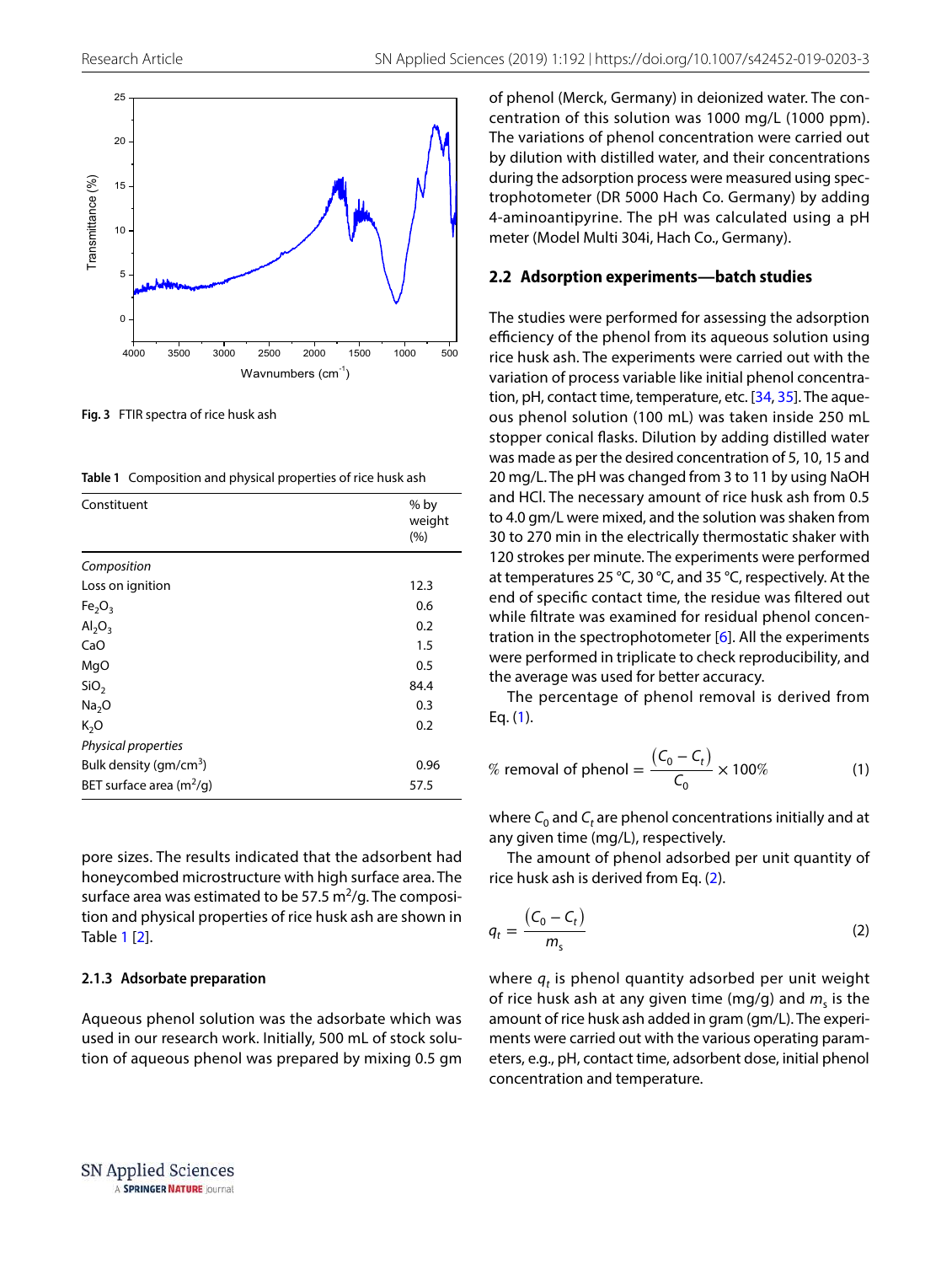

<span id="page-4-0"></span>**Fig. 4** Percentage removal of phenol versus pH

# **3 Results and discussion**

#### **3.1 Variation of pH**

The pH was expected to be a considerable factor since it affects adsorption [\[25](#page-12-23)]. Therefore, the experiment was carried out with the variation of pH (3–11) at constant initial phenol concentration of 5 mg/L, at constant adsorbent dosage of 2 gm/L and at constant temperature of 35 °C for 180 min and was repeated in the similar way with the change of initial phenol concentration (5–20 mg/L). The plot of percentage removal of phenol versus pH in Fig. [4](#page-4-0) showed that the percentage increased with the rise of pH from 3 to 9. However, with the further rise in pH, the removal efficiency decreased significantly. This observation was found irrespective of the initial phenol concentration. This phenomenon could be attributed to the amphoteric properties of the rice husk ash against the variation of pH. At low pH values, phenol removal was less due to the existence of the  $H^+$  ions suppressing ionization of phenol, whereas in high pH values, the phenol removal was high due to the existence of the OH<sup>-</sup> ions preventing uptake of phenolate ions. The lower phenol removal at further higher pH values might be due to the competition between the OH<sup>-</sup> ions and phenolate anions. In this research work, the point of zero charge ( $pH_{pzz}$ ) was measured by using the salt addition method [\[37](#page-12-24)] and was found to be 7.61. Therefore, it supported the general concept that the adsorption of phenol is superior at  $pH$  >  $pH_{pzc}$ .

## **3.2 Variation of contact time**

The experiment was carried out with the variation of contact time (30–270 min) at a constant pH of 9, at a



<span id="page-4-1"></span>**Fig. 5** Percentage removal of phenol versus contact time

constant initial phenol concentration of 5 mg/L, at constant adsorbent dosage of 2 gm/L and at constant temperature of 35 °C and was repeated in the similar way with the change of initial phenol concentration (5–20 mg/L). The plot of percentage removal of phenol versus adsorption time in Fig. [5](#page-4-1) indicated that the efficiency was quite high in the beginning and then the equilibrium reached at 180 min. The faster adsorption at an initial period could be endorsed to the augmented number of the vacant sites on rice husk ash existing at the original phase [\[40\]](#page-12-25). It might be assigned that a tendency to reach equilibrium after a specific time occurred due to three consecutive mass transfer steps. The first one was film diffusion which meant solute migrated through the solution. The second one was pore diffusion which implied the solute moved from surface to interior and lastly the solute was adsorbed at the interior.

## **3.3 Variation of adsorbent dose**

The experiment was carried out with the variation of adsorbent dosage (0.5–4 gm/L) at a constant pH of 9 and at a constant initial phenol concentration of 5 mg/L, at constant temperature 35 °C for 180 min and was repeated in the similar way with the change of initial phenol concentration (5–20 mg/L). The plot of percentage removal of phenol versus adsorbent dose in Fig. [6](#page-5-0) represented the equilibrium condition with the adsorption dose of 2 gm/L. The phenomenon suggested that the removal efficiency increased rapidly at first due to more surface area and additional adsorption sites and then remained steady due to reaching saturation or equilibrium which was compatible with the results observed in the isotherm study.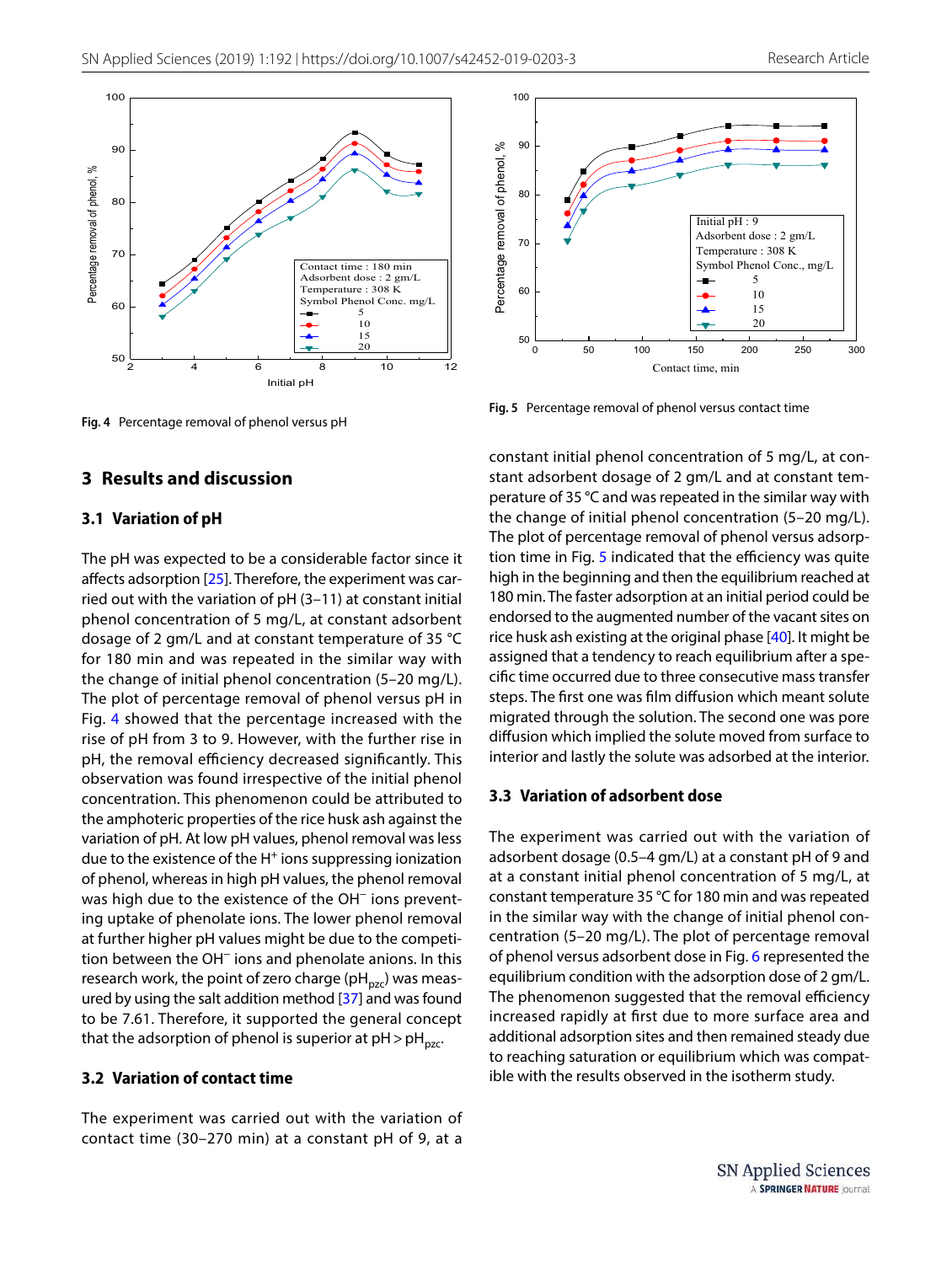

<span id="page-5-0"></span>**Fig. 6** Percentage removal of phenol versus adsorbent dose



<span id="page-5-1"></span>**Fig. 7** Percentage removal of phenol versus initial phenol concentration

# **3.4 Variation of initial phenol concentration**

In our investigation, we had experimented with the variation of initial phenol concentration of 5, 10, 15 and 20 mg/L, and for each experiment, removal percentage of phenol was studied at constant pH (9), constant time (180 min), constant adsorbent quantity (2 gm/L) and constant temperature (35 °C). It was evident from Fig. [7](#page-5-1) that at constant pH of 9, constant time of 180 min, constant dose of 2 gm/L and the constant temperature of 35 °C, the adsorption efficiency decreased with rising of initial phenol concentration. At high phenol concentration, the total adsorption sites were inadequate due to the accumulation of the phenol particles on the adsorbent surface, thus causing in the reduction of removal percentage of phenol [[14](#page-12-26)].

## **3.5 Variation of temperature**

The experiment was carried out with the variation of temperature (25–35 °C) at a constant pH of 9, at a constant initial phenol concentration of 5 mg/L and at a constant adsorbent dose of 2 gm/L for 180 min and was repeated in the similar way with the change of initial phenol concentration (5–20 mg/L). The plot of percentage removal of phenol versus temperature in Fig. [8](#page-5-2) represented that percentage increased with the increase in temperature from 25 to 35 °C, indicating higher chemical interaction of the adsorbate with surface functionality of the rice husk ash. This result suggested that the adsorption process of phenol by rice husk ash was a temperature-dependent process and since the extent of adsorption increased with the rise in temperature, the process would be endothermic.

## **3.6 Kinetic study**

The analysis of the experimental data concerning the kinetic models facilitates to study the adsorption rate and to predict the information about adsorbent/adsorbate interaction, i.e., physisorption or chemisorption. In this research work, seven different kinetic models were tested such as the pseudo-first-order, the pseudo-second-order, the Elovich, the Boyd, the Reichenberg, the Fick, and the Furusawa and Smith models.

## **3.6.1 Pseudo‑first‑order model**

This model is used by Lagergren [[23](#page-12-27)] and expressed in Eq. ([3\)](#page-5-3).

<span id="page-5-3"></span>
$$
\log\left(q_{\rm e}-q_{\rm t}\right) = \log q_{\rm e} - \frac{K_{\rm ad}t}{2.303} \tag{3}
$$



<span id="page-5-2"></span>**Fig. 8** Percentage removal of phenol versus adsorption temperature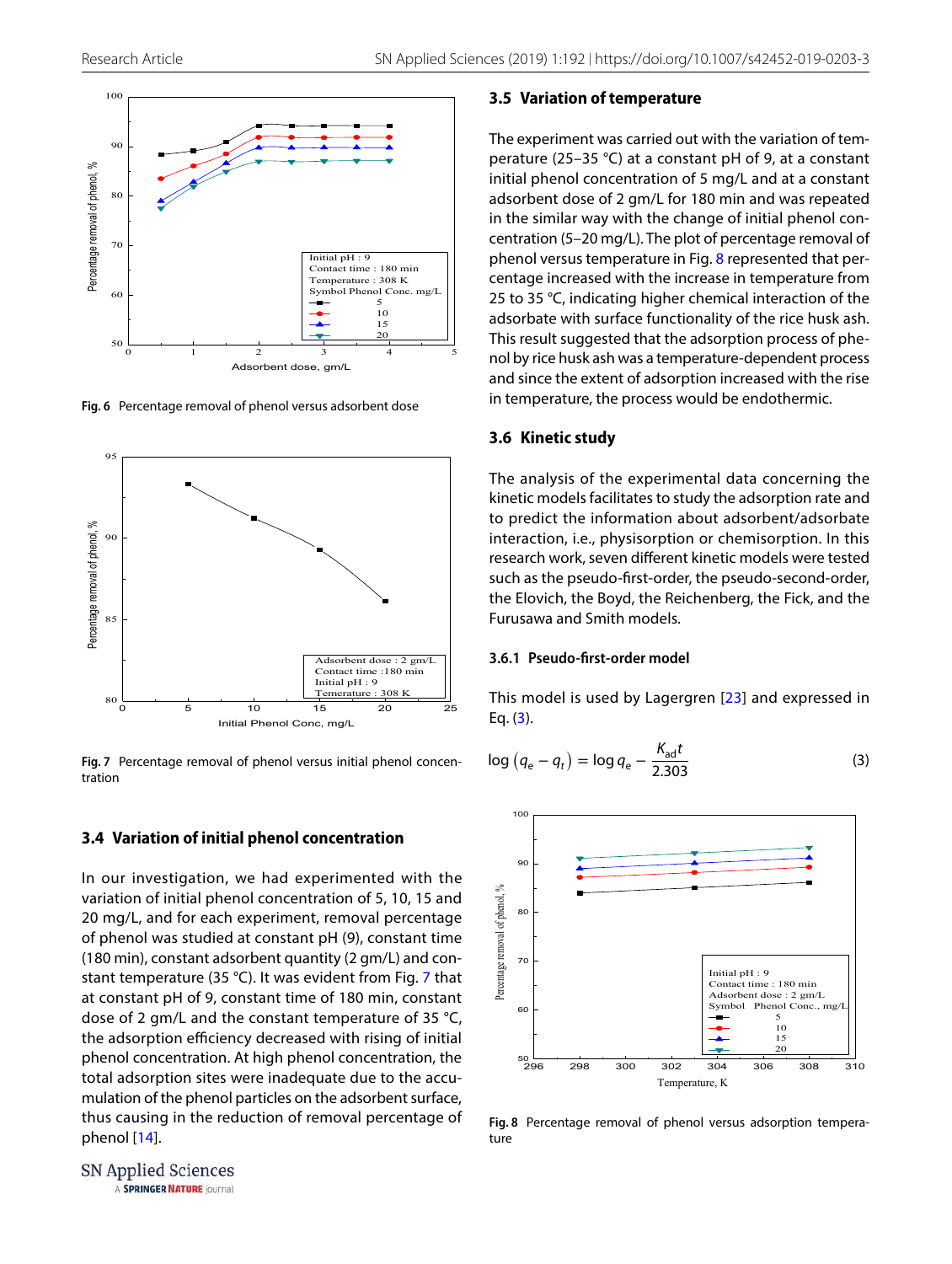

<span id="page-6-0"></span>**Fig. 9** Kinetic first-order model



<span id="page-6-2"></span>**Fig. 10** Kinetic second-order model

where  $q_{\rm e}$  and  $q_{\rm t}$  denote the quantity of phenol adsorbed (mg/g) at the equilibrium and at any given time, and  $K_{ad}$  is pseudo-first-order rate constant (min<sup>-1</sup>). From the graph of log  $(q_{\rm e} - q_{\rm t})$ against t as shown in Fig. [9,](#page-6-0) it was observed that the curve was almost linear [\[37](#page-12-24)]. The correlation coefficient ( $r^2$ ) and  $K_{\text{ad}}$  were found to be 0.98295 and 0.01829 (min−1), respectively. The support of the pseudo-first-order model represents that the adsorption process is physisorption and the adsorbent particles are homogeneous [[9](#page-12-28)].

#### **3.6.2 Pseudo‑second‑order model**

This model is expressed in Eq. [\(4](#page-6-1)).

<span id="page-6-1"></span>
$$
\frac{t}{q_t} = \frac{1}{K'q_e^2} + \frac{1}{q_e}t\tag{4}
$$

where K' is the pseudo-second-order rate constant (gm/ mg min). From the graph of  $\frac{t}{q_t}$  versus t as shown in Fig. [10](#page-6-2), it was observed that the curve was almost linear with the correlation coefficient (r 2 ) as 0.99991 and K*′* thus calculated from the slope was found to be 0.06321 gm/mg min. The support of the pseudo-second-order model represents that the adsorption process is chemisorption and the adsorbent particles are heterogeneous [[9\]](#page-12-28).

Table [2](#page-6-3) shows good conformity between experimental and calculated q values for pseudo-second-order kinetics, and therefore, the pseudo-second-order kinetics was more relevant. This confirmed that the adsorbent particles were heterogeneous and the adsorption process was chemical.

#### **3.6.3 Elovich model**

This model is usually applicable to chemisorptions and is expressed in Eq. ([5\)](#page-6-4).

<span id="page-6-4"></span>
$$
q_t = \frac{1}{b_1} \ln(a_1 b_1) + \frac{1}{b_1} \ln(t + t_0)
$$
 (5)

where  $a_1$ ,  $b_1$  and  $t_0 = \frac{1}{a_1}$  $a_1b_1$ ) are Elovich constants. The graph  $q_t$  against ln t as shown in Fig. [11](#page-7-0) showed the high correlation coefficient ( $r^2$ ) of 0.96314, and therefore, it indicated that the process of the adsorption was chemical [\[20](#page-12-29)].

#### **3.6.4 Boyd model**

The Boyd et al. [\[8\]](#page-12-30) model states that the diffusion rates in the adsorption process form Eq. [\(6\)](#page-6-5).

$$
F(t) = 1 - \frac{6}{\pi^2} \sum_{n_1=1}^{\alpha} \frac{1}{n_1^2} \exp\left(-\frac{D_e t \pi^2 n_1^2}{R_a^2}\right)
$$
 (6)

Assuming the adsorbent as spherical, the Vermeulen approximates it as in Eq. [\(7](#page-6-6)).

$$
\ln\left[\frac{1}{1-F^2(t)}\right] = \frac{\pi^2}{R_a^2} D_{\rm e} t \tag{7}
$$

<span id="page-6-3"></span>**Table 2** Pseudo-first-order and pseudo-second-order rate constants and  $q_e$  values

|       | $C_{\rm o}$ (mg/L) $q_{\rm e, exp}$ (mg/g) Lagergren first order |                                                                     | Pseudo second order |                                          |       |         |
|-------|------------------------------------------------------------------|---------------------------------------------------------------------|---------------------|------------------------------------------|-------|---------|
|       |                                                                  | $K_{\text{ad}}(1/\text{min})$ $q_{\text{e cal}}(\text{mg/g})$ $r^2$ |                     | K' (gm/mg min) $q_{e, cal}$ (mg/g) $r^2$ |       |         |
| 2.355 | 0.01829                                                          | 0.591                                                               | 0.98295 0.06321     |                                          | 2.421 | 0.99991 |

<span id="page-6-6"></span><span id="page-6-5"></span>SN Applied Sciences A SPRINGER NATURE journal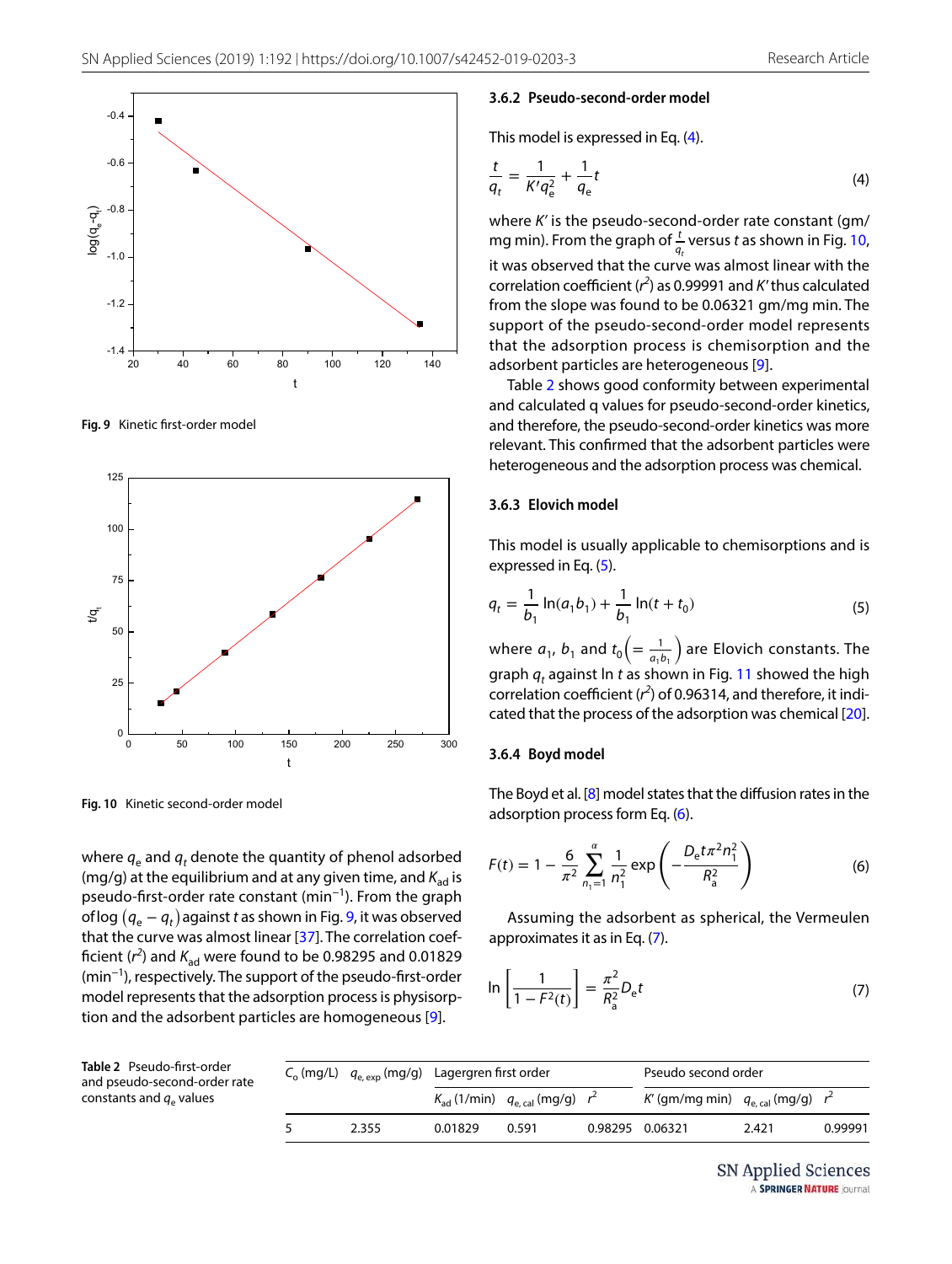

<span id="page-7-0"></span>**Fig. 11** Elovich model



<span id="page-7-1"></span>**Fig. 12** Boyd model

where  $R_{\sf a}$  is the radius of rice husk ash particles (m), and  $D_{\sf e}$ is an effective diffusion coefficient of the adsorbate in the adsorbent phase (m<sup>2</sup>/s). The graph of ln  $\left[\frac{1}{1.5}\right]$  $\frac{1}{1-F^2(t)}$  with t as shown in Fig. [12](#page-7-1) was best fitted to a straight line with the correlation coefficient ( $r^2$ ) of 0.98603 with a slope of  $\frac{\pi^2}{R_s^2} D_{\rm e} t$ . The value of diffusion coefficient  $(D_e)$  was calculated as  $1.182 \times 10^{-9}$  m<sup>2</sup>/s. Since the value of  $D_e$  fell in the range of  $10^{-9}$  to  $10^{-17}$  m<sup>2</sup>/s, it supported chemisorptions system [[38](#page-12-31)].

#### **3.6.5 Reichenberg model**

This model [[32\]](#page-12-32) is usually applicable to film diffusion inside micropores and is expressed in Eq. [\(8](#page-7-2)).

SN Applied Sciences A SPRINGER NATURE journal

$$
F(t) = \left(1 - \frac{6}{\pi^2}\right) e^{-B_t} \tag{8}
$$

<span id="page-7-3"></span><span id="page-7-2"></span>The above Equation is rewritten as in Eq. ([9\)](#page-7-3).

$$
B_t = -0.4977 \ln\left[1 - F(t)\right] \tag{9}
$$

where  $F(t)$  is a ratio of phenol adsorbed per unit of rice husk ash at any time and equilibrium, and  $B_t$  is a timerelated constant. The graph of  $B_t$  and t as shown in Fig. [13](#page-8-0) indicated a higher correlation coefficient  $(r^2)$  of 0.98309 which signified that the adsorption was because of film diffusion.

#### **3.6.6 Fick's model**

Equation ([10\)](#page-7-4) developed by Adolf Fick describes the diffusion of phenol on rice husk ash surface by film or intraparticle.

<span id="page-7-4"></span>
$$
\frac{q_t}{q_\alpha} = \frac{6}{R_\text{a}} \sqrt{\frac{D_\text{e}t}{\pi}} \tag{10}
$$

where  $q_{\alpha}$  (assumed as  $q_{\text{e}}$ ) is the quantity of phenol (in mg) per gram of rice husk ash at equilibrium. The graph of  $\frac{q_i}{q_a}$ and  $\sqrt{t}$  as given in Fig. [14](#page-8-1) implied that first, second and last linear portions indicated film diffusion, intraparticle diffusion and adsorption–desorption equilibrium, respectively. Figure [14](#page-8-1) shows that the film diffusion and intraparticle diffusion took about 45 min and 135 min and their ratio is 1:3.

#### **3.6.7 Furusawa and Smith model**

This model for analyzing the effect of external mass transfer on adsorption rate is explained by Eq. ([11](#page-7-5)).

$$
\ln\left(\frac{C_t}{C_0} - \frac{1}{1 + MK_{bq}}\right) = \ln\left(\frac{MK_{bq}}{1 + MK_{bq}}\right) - \left(\frac{1 + MK_{bq}}{MK_{bq}}\right)\beta S_S t
$$
\n(11)

<span id="page-7-5"></span>where  $C_0$  and  $C_t$  are phenol concentration (mg/L) in the beginning and at any time, M is the mass of rice husk ash per unit volume (gm/L),  $β$  is the mass transfer coefficient (cm/s),  $S_S$  is the external surface area per volume (m<sup>-1</sup>), and  $K_{ba}$  is a mass transfer constant (L/g). The value of  $K_{ba}$  was evaluated by multiplication of b with  $q_{\text{max}}$ , where b means Langmuir constant connected to free energy of adsorption (L/mg) and  $q_{\text{max}}$  means the maximum adsorption capacity (mg/g), and both b and  $q_{\text{max}}$  were derived from Langmuir adsorption isotherm model). The plot of ln  $\left(\frac{C_1}{C}\right)$  $\frac{C_t}{C_0} - \frac{1}{1+MK_{bq}}$ against  $t$  as shown in Fig. [15](#page-8-2) formed linear line with the correlation coefficient  $(r^2)$  of 0.98329 with the slope of  $\left(\frac{1+MK_{bg}}{MK_{bg}}\right)\beta S_S$  in linear fitting. The value of the mass transfer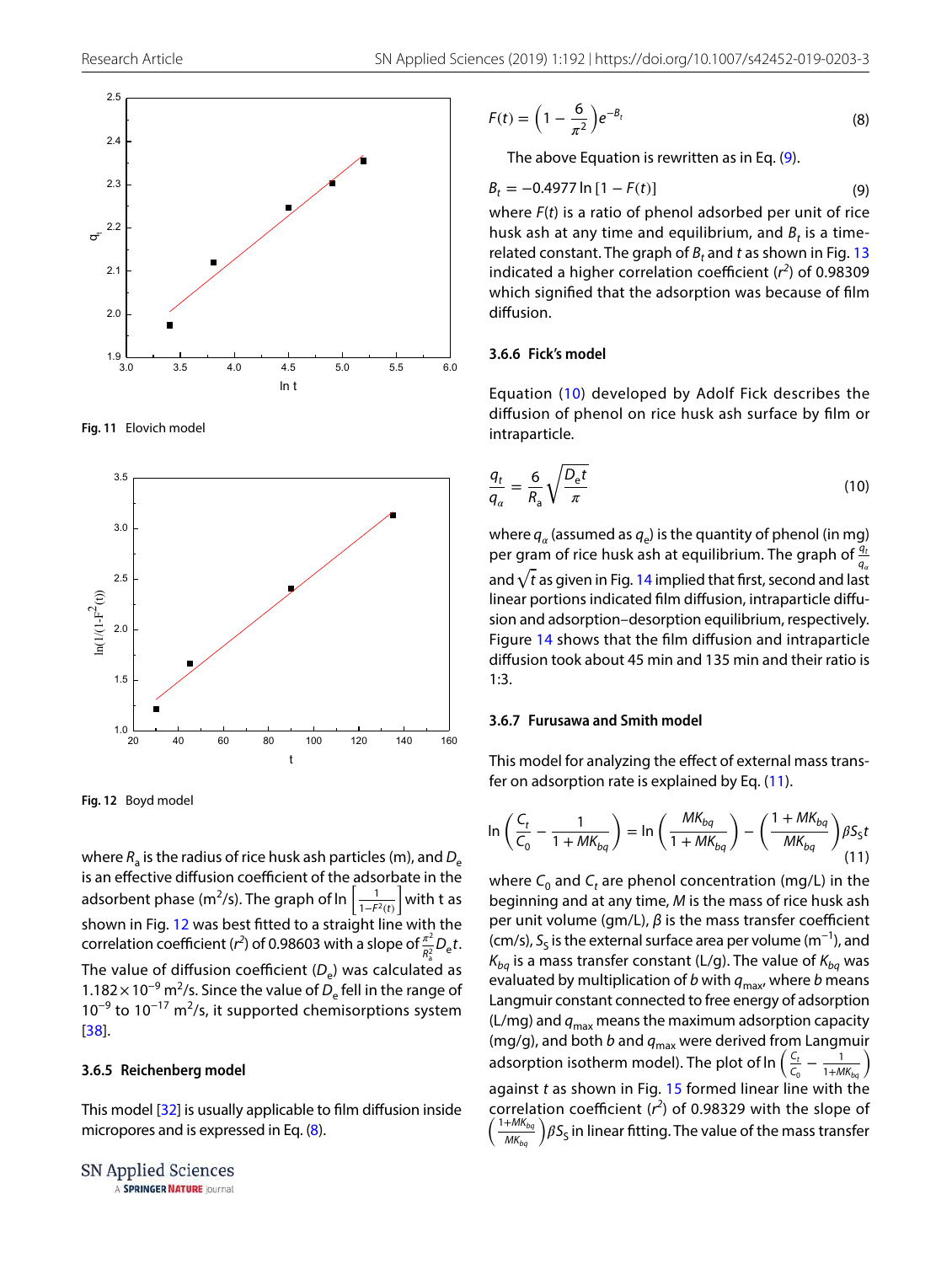#### <span id="page-8-0"></span>**Fig. 13** Reichenberg model





<span id="page-8-2"></span>**Fig. 15** Furusawa and Smith Model

coefficient ( $\beta$ ) of 5.224 × 10<sup>-10</sup> which was calculated using the value of the slope indicated that phenol moved faster from bulk to the solid stage.

The results of the above five statistical kinetic models tested in this research work are given in Table [3.](#page-9-0) Table [3](#page-9-0) shows good conformity for all the models due to high correlation coefficients.

## **3.7 Isothermal study**

<span id="page-8-1"></span>**Fig. 14** Fick's model

The analysis of the experimental isotherm results was essential since it helped to develop an equation which was applied for the design purposes. Various isotherm models were available in the literature to analyze the experimental isotherm data, of which Langmuir, Freundlich, Temkin and Dubinin–Radushkevich models were used in this research work.

30 60 90 120 150

<span id="page-8-3"></span>*t*

#### **3.7.1 Langmuir isotherm**

-4.0

-3.5

-3.0

*ln (Ct / C0 - 1/ (1+ MKbq))*

 $\ln(C_t/C_0$ -  $1/(1+MK_{bq})$ 

-2.5

This model is given in Eq. ([12\)](#page-8-3).

$$
\frac{C_e}{q_e} = \frac{1}{q_{\text{max}}b} + \frac{C_e}{q_{\text{max}}}
$$
(12)

where  $C_{\rm e}$  is phenol concentration in solution at the equilibrium (mg/L),  $q_e$  is quantity of adsorbate (mg) adsorbed per unit of the adsorbent (gm) at the equilibrium,  $q_{\text{max}}$ (mg/g) and  $b$  are Langmuir constants linked to the maximum adsorption capacity (mg of solute per gm of the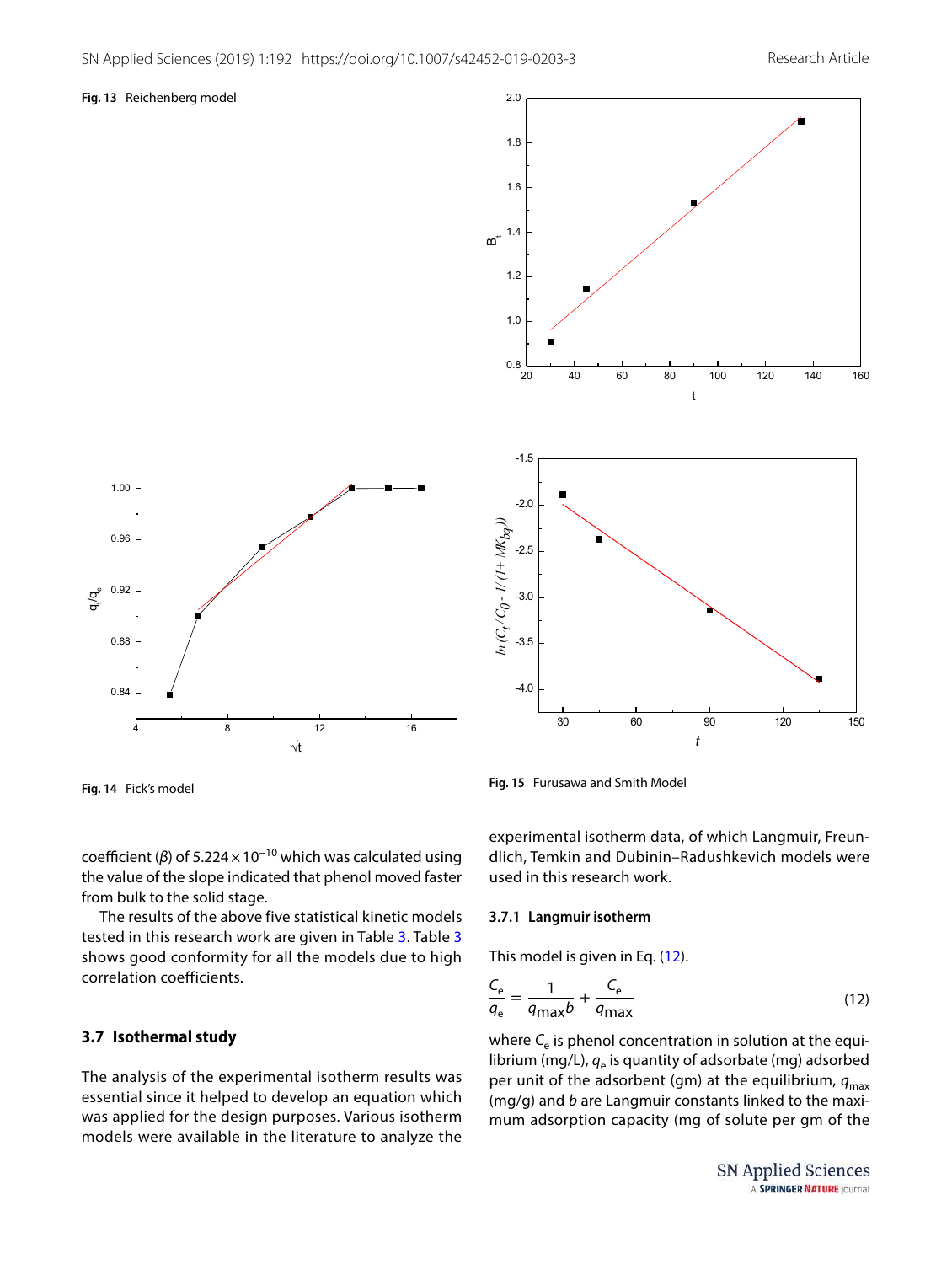| Kinetic model            | Model equation                                                                                                                                   | Correlation<br>coefficient | Result                                                                                |
|--------------------------|--------------------------------------------------------------------------------------------------------------------------------------------------|----------------------------|---------------------------------------------------------------------------------------|
| Elovich model            | $q_t = \frac{1}{b_1} \ln(a_1 b_1) + \frac{1}{b_1} \ln(t + t_0)$                                                                                  | 0.96314                    | Adsorption is chemical                                                                |
| Boyd model               | $\ln\left[\frac{1}{1-f^2(t)}\right] = \frac{\pi^2}{R^2}D_{\rm e}t$                                                                               | 0.98603                    | Supports for chemisorption                                                            |
| Reichenberg model        | $B_t = -0.4977 \ln{1 - F(t)}$                                                                                                                    | 0.98309                    | Adsorption is of film diffusion.                                                      |
| Fick model               | $\frac{q_t}{q_a} = \frac{6}{R_a} \sqrt{\frac{D_e t}{\pi}}$                                                                                       | 1.0                        | The film diffusion and the intraparticle dif-<br>fusion take about 45 min and 135 min |
| Furusawa and Smith model | $\ln\left(\frac{C_t}{C_0}-\frac{1}{1+MK_{ba}}\right)=\ln\left(\frac{MK_{ba}}{1+MK_{ba}}\right)-\left(\frac{1+MK_{ba}}{MK_{ba}}\right)\beta S_5t$ | 0.98329                    | Phenol moves faster from bulk to solid<br>stage                                       |

#### <span id="page-9-0"></span>**Table 3** Kinetic model results

adsorbent) and the free energy of adsorption (L/mg). From the graph of  $\frac{C_e}{q_e}$  and  $C_{e'}$  the values of Langmuir constants  $q_{\text{max}}$  and b were derived [[26](#page-12-33)]. The large value of  $q_{\text{max}}$  signified that amount of phenol adsorbed per unit of rice husk ash (gm) formed a complete monolayer and the large value of b signified that the strong bonding of phenol took place with rice husk ash [\[3](#page-12-34)]. The important characteristic of the Langmuir isotherm was evaluated in term of constant separation factor (dimensionless) for equilibrium,  $R_{\rm L^{\prime}}$ which is defined by Eq. [\(13\)](#page-9-1).

$$
R_{\rm L} = \frac{1}{1 + bC_0} \tag{13}
$$

Using the value of b, the values of  $R_{L}$  at the initial phenol concentration of 5, 10, 15 and 20 mg/L were calculated as 0.348, 0.174, 0.116 and 0.087, respectively. Since the values of  $R_{\text{L}}$  lied within 0 and 1, the Langmuir isotherm was favorable within the experimental range [\[17\]](#page-12-35).

#### **3.7.2 Freundlich isotherm**

This model is specified in Eq. ([14](#page-9-2)).

$$
\log q_{\rm e} = \log K_{\rm f} + \frac{1}{n} \log C_{\rm e} \tag{14}
$$

where  $\mathsf{C}_\mathrm{e}$  is phenol concentration in solution at the equilibrium (mg/L),  $q_e$  is the amount of the adsorbate (mg) adsorbed per unit of the rice husk ash (gm) at equilibrium, and  $K_f$  and n are Freundlich constants associated with adsorption capacity and adsorption strength in adsorption process, respectively. From the graph of log  $q_{e}$  and log  $\mathcal{C}_{e}$ , the Freundlich constants  $K_f$  and  $\frac{1}{n}$  were derived [[15](#page-12-36)]. The higher value of Freundlich constant  $K_f$  represented easy removal of phenol from the wastewater. The value of  $n$ which represented the intensity of adsorption followed

the limit  $(0 < \frac{1}{n})$  $\frac{1}{n}$  < 1 ) and therefore signified that surface of rice husk ash was heterogeneous in nature [\[3\]](#page-12-34).

## **3.7.3 Temkin isotherm**

This model is expressed in Eq. ([15](#page-9-3)).

<span id="page-9-3"></span>
$$
q_e = B_1 \ln K_T + B_1 \ln C_e \tag{15}
$$

<span id="page-9-1"></span>where  $C_{\rm e}$  is phenol concentration at the equilibrium (mg/L),  $q_e$  is the quantity of adsorbate (mg) adsorbed per gram of the adsorbent at the equilibrium, and  $B_1$  and  $K_{\overline{1}}$ are Temkin constants connected to heat of adsorption (J/ mol) and equilibrium binding (L/g), respectively. The graph of  $q_e$  against In  $C_e$  evaluated the Temkin constants  $B_1$  and  $K_{\overline{I}}$ . The values of  $B_1$  and  $K_{\overline{I}}$  signified that the adsorption process was chemical [\[39](#page-12-37)].

#### **3.7.4 Dubinin–Radushkevich model**

This model for calculation of adsorption energy is given in Eq. ([16](#page-9-4)).

<span id="page-9-4"></span><span id="page-9-2"></span>
$$
\ln C_{\text{ads}} = \ln X_{\text{m}} - \lambda \varepsilon^2 \tag{16}
$$

where  $C_{ads}$  is quantity of phenol adsorbed onto rice husk ash surface (mol/g),  $X_m$  is maximum adsorption capacity (mmol/g), λ is a constant for adsorption energy (mol<sup>2</sup>/kJ<sup>2</sup>), and  $\varepsilon$  is the Polanyi potential (kJ<sup>2</sup>/mol<sup>2</sup>) which is calculated as  $\varepsilon = RT \ln \left( 1 + \frac{1}{C} \right)$  $\overline{\epsilon_{\rm e}}$ ) .

The graph for ln  $\tilde{C}_{\sf ads}$  with  $\varepsilon^2$  gave a line with the correlation coefficient ( $r^2$ ) of 0.91996 from which  $\lambda$  and  $X_m$  were derived as 0.10139 (mol<sup>2</sup>/kJ<sup>2</sup>) and 8.475 × 10<sup>-5</sup> (mmol/g) respectively.

Adsorption energy is further calculated using  $\varepsilon^2$  as in Eq. ([17](#page-9-5)).

<span id="page-9-5"></span>
$$
E = \frac{1}{\sqrt{2\lambda}}\tag{17}
$$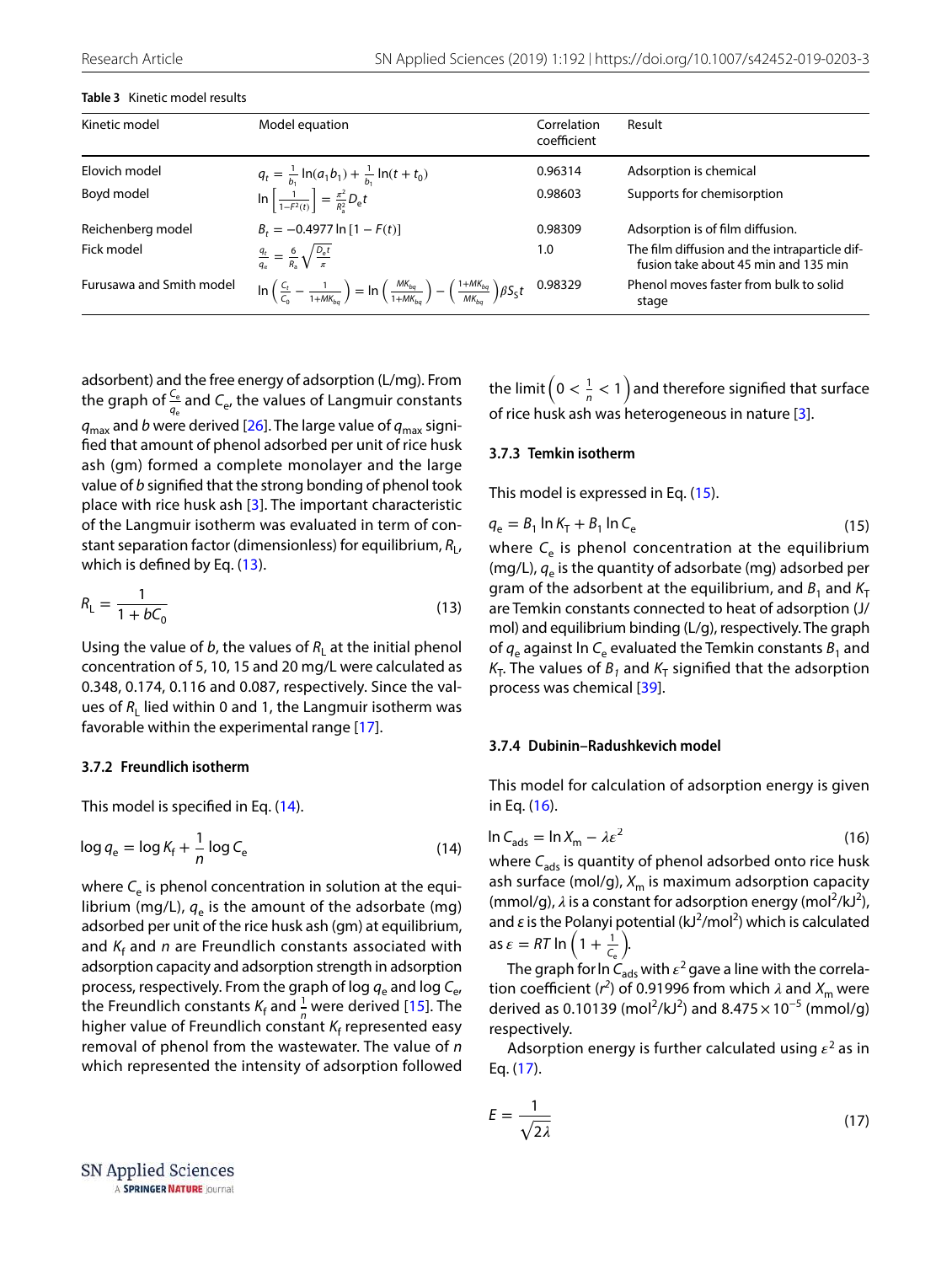<span id="page-10-0"></span>**Table 4** Isotherm model parameters

| Kinetic model                    | Model equation                                                                                     | Correlation<br>coefficient | Isotherm constants                                                                 |
|----------------------------------|----------------------------------------------------------------------------------------------------|----------------------------|------------------------------------------------------------------------------------|
| Langmuir isotherm                | $\frac{\zeta_e}{q_e} = \frac{1}{q_{\text{max}}b} + \frac{\zeta_e}{q_{\text{max}}}$                 | 0.99494                    | $q_{\text{max}}$ (mg/g) = 13.9821<br>$b$ (L/mg) = 0.57524                          |
| Freundlich isotherm              | $\log q_e = \log K_f + \frac{1}{a} \log C_e$                                                       | 0.98260                    | $K_f = 5.26478$<br>$n = 1.83268$                                                   |
| Temkin isotherm                  | $q_e = B_1 \ln K_T + B_1 \ln C_e$                                                                  | 0.98160                    | $B_1$ (J/mol) = 2.97175<br>$K_{\text{T}}$ (L/g) = 6.06783                          |
| Dubinin-Radushkevich<br>isotherm | $\ln C_{\text{ads}} = \ln X_{\text{m}} - \lambda \varepsilon^2$<br>$E = \frac{1}{\sqrt{2\lambda}}$ | 0.91996                    | $X_{\text{m}}$ (mmol/g) = 8.475 $\times$ 10 <sup>-5</sup><br>$E$ (kJ/mol) = 2.2207 |
|                                  |                                                                                                    |                            |                                                                                    |

<span id="page-10-3"></span>**Table 5** Values of ΔG°, ΔH° and ΔS°

| T(K) | $\Delta G^{\circ}$ (kJ/mol) | $\Delta H^{\circ}$ (kJ/mol) | $\Delta S^{\circ}$ (kJ/mol K) |
|------|-----------------------------|-----------------------------|-------------------------------|
| 298  | $-4.04528$                  | 23.478                      | 0.0923                        |
| 303  | $-4.47573$                  |                             |                               |
| 308  | $-4.96923$                  |                             |                               |

where E means adsorption energy (kJ/mol) to adsorb 1 mol of phenol from its solution. Since the value of  $E$  as calculated here was 2.2207 kJ/mol and was below 8, the adsorption was physical. However, it seemed to be weak since the value of the correlation coefficient was less.

The values of isotherm parameters as obtained from the isotherm graphs are shown in Table [4.](#page-10-0) Table [4](#page-10-0) indicates that the Langmuir isotherm, the Freundlich isotherm and the Temkin isotherm were applicable with the experimental results because of the high correlation coefficients  $(r^2)$ values. The monolayer adsorption capacity ( $q_{\text{max}}$ ) from Langmuir isotherm model was assessed as 13.9821 mg/g.

## **3.8 Thermodynamic study**

The thermodynamic study was carried out to assess the feasibility of the adsorption process by evaluating the values of Gibbs free energy change, enthalpy change, and entropy change. While the Gibbs free energy change indicated whether the process was spontaneous or not, the enthalpy change suggested whether the process was endothermic or exothermic and the entropy change pointed out whether the adsorption process was physical or chemical. The Gibbs free energy, the enthalpy and the entropy are expressed in Eqs. [\(18\)](#page-10-1) and ([19](#page-10-2)), respectively.

$$
\Delta G^{\circ} = -RT \ln K_c \tag{18}
$$

$$
\ln K_{\rm c} = -\frac{\Delta H^{\circ}}{RT} + \frac{\Delta S^{\circ}}{R} \tag{19}
$$

where ΔG° is Gibbs free energy (kJ/mol), R stands for ideal gas constant 0.008314 kJ/mol K,  $\mathcal{K}_{\mathsf{c}}$  indicates equilibrium constant, ΔH° is Enthalpy (kJ/mol), and ΔS° is Entropy (kJ/ mol K). For rice husk ash, using the value of  $K_c$  in Eq. ([18](#page-10-1)), the values of ΔG° for three different temperatures at 25 °C, 30 °C and 35 °C were calculated. Using Eq. ([19\)](#page-10-2), from the graph of ln  $K_c$  against  $\frac{1}{l'}$ , the values of  $\Delta H^{\circ}$  and  $\Delta S^{\circ}$  were calculated. The values of ΔG°, ΔH°, and ΔS° thus calculated are shown in Table [5.](#page-10-3) Here, the negative value of ΔG° implied that adsorption process was feasible and spontaneous, whereas positive values of ΔH° and ΔS° indicated that the adsorption process was an endothermic and random with the increased degree of freedom at the solid–liquid interface. The higher values of ΔG° at the higher temperature range (25–35 °C) were supportive of the experimental results which showed that the removal percentage of phenol increased with the increase in temperature. The endothermic nature of adsorption process by the positive value of ΔH° was also supportive of the experimental results which showed that the removal percentage of phenol increased with the increase in temperature.

## **4 Safe disposal of used adsorbent**

The rice husk ash which was used as an adsorbent in this research was produced from rice husk by burning at 600 °C. There is no scarcity of this adsorbent since the rice husk is abundantly available in the Asian countries at almost free of cost. Therefore, the regeneration of the adsorbent was not essential. The used adsorbent can be disposed of safely or can be reused for road filling after incineration since the toxic effect of adsorbed phenol gets destroyed through incineration.

## <span id="page-10-1"></span>**5 Scale‑up design**

<span id="page-10-2"></span>The batch adsorption process is usually designed by considering adsorption isotherm  $[31]$ . It is assumed that when phenol is mixed with W mass of rice husk ash, the initial phenol concentration is decreased from  $C_0$  to  $C_t$  of the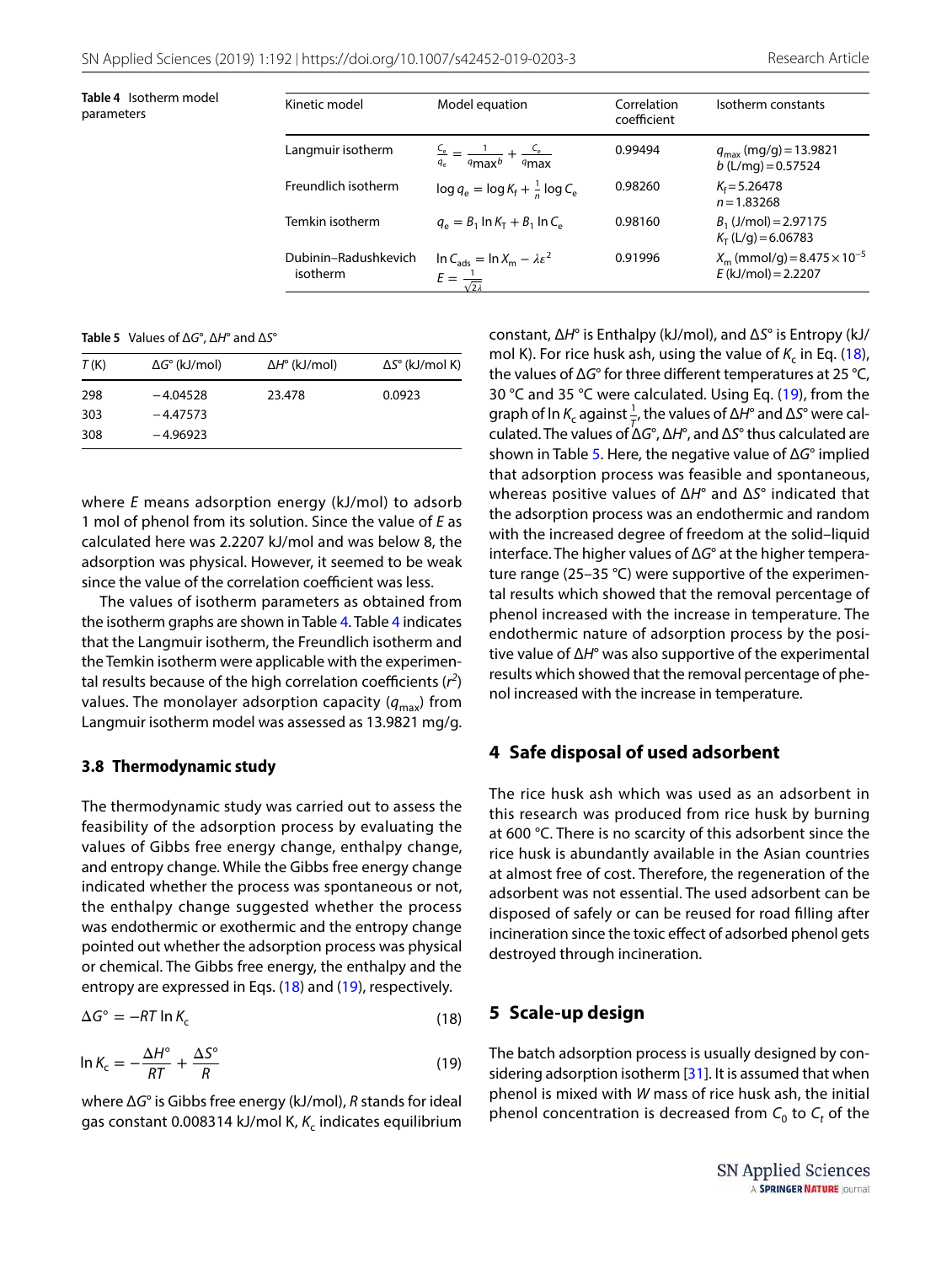<span id="page-11-4"></span>**Table 6** Weight of adsorbent (gm) for different volume of phenol solution (L)

| Volume of<br>effluent | 80% adsorption | 60% adsorption | 40% adsorption | 20% adsorption |
|-----------------------|----------------|----------------|----------------|----------------|
| 2                     | 1.70           | 1.27           | 0.85           | 0.42           |
| 4                     | 3.39           | 2.55           | 1.70           | 0.85           |
| 6                     | 5.09           | 3.82           | 2.55           | 1.27           |
| 8                     | 6.79           | 5.09           | 3.39           | 1.70           |
| 10                    | 8.48           | 6.36           | 4.24           | 2.12           |

solution volume V at any time wherein the phenol quantity for each gram of the rice husk ash is altered from  $q_{\rm 0}$  to  $q_{\rm t^{\star}}$ 

At time  $t = 0$ ,  $q_0 = 0$ , mass balance Equation is expressed as Eq. ([20\)](#page-11-1).

$$
V(C_0 - C_t) = W(q_t - q_0) = Wq_t
$$
 (20)

At equilibrium  $C_t$ = $C_{\rm e}$  and  $q_t$ = $q_{\rm e}$ , Eq. ([20](#page-11-1)) is modified as Eq. ([21\)](#page-11-2).

$$
\frac{W}{V} = \frac{(C_0 - C_t)}{q_t} = \frac{(C_0 - C_t)}{q_e}
$$
\n(21)

From the testing of isotherm models, it is found that Langmuir, Freundlich and Temkin models are applicable because of high correlation coefficients. Using the Freundlich model, Eq. [\(21\)](#page-11-2) is modified as Eq. ([22\)](#page-11-3).

$$
\frac{W}{V} = \frac{(C_0 - C_t)}{q_e} = \frac{(C_0 - C_t)}{K_f - C_e^{1/n}}
$$
(22)

Using Eq. [\(22](#page-11-3)), the weight of the rice husk ash (gm) required for initial phenol concentration of 5 mg/L for a different volume of aqueous phenol solution (wastewater or effluent) from 2 to 10 L was evaluated and is given in Table [6.](#page-11-4)

# **6 Conclusion**

The efficiency of rice husk ash to adsorb phenol from wastewater was assessed in this research work. The adsorbent rice husk ash was at first characterized by using SEM, XRD, FTIR, BET analyzers. After that, the adsorption efficiencies were studied with the change of pH, contact time, adsorbent dose, phenol concentration, and temperatures. The authors found that the equilibrium conditions were achieved at pH of 9, contact time of 180 min, the adsorbent dosage of 2 gm, while at these equilibrium conditions, the efficiency reduced with the rise of the initial phenol concentration and increased with the increase in temperature. Various models had also been applied in this study. The pseudo-second-order kinetic model was superior to the first-order model. The Elovich model indicated that the <span id="page-11-2"></span><span id="page-11-1"></span>adsorption process was chemical, while the Reichenberg model signified that film diffusion regulated the process. The Furusawa and Smith model for mass transfer analysis suggested that adsorbate movement from solution to solid occurred reasonably fast, while the Boyd model with the value of diffusion coefficient of  $1.182 \times 10^{-9}$  m<sup>2</sup>/s suggested that the process was chemical. The Fick's equation described that duration of the film diffusion was around 45 min followed by the intraparticle diffusion for the next 135 min, and finally, the adsorption–desorption equilibrium prevailed after 180 min. The test of isotherm models indicates that adsorption equilibrium data fit very well for Langmuir, Freundlich and Temkin models. The Dubinin–Radushkevich isotherm indicated that the process was explained by weak physical adsorption. The Gibb's free energy suggested that the process occurred spontaneously, while enthalpy and entropy pointed out that process was endothermic and random. Thus, this study concluded that rice husk ash was a cheap and appropriate adsorbent for phenol removal from wastewater. The novelty of the research was that this study was carried out for the lower range of initial phenol concentration in the wastewater, so that this research work would be suitably applicable in the small- and medium-scale industries like suburban paints, papers and hardboard manufacturing plants.

<span id="page-11-3"></span>**Acknowledgements** The authors acknowledge Department of Science and Technology, Government of India, for the financial support for the research work. The authors also acknowledge Chemical Engineering Department, University of Calcutta, for providing all facilities during the research work.

#### **Compliance with ethical standards**

**Conflict of interest** The authors have no conflicts of interest to disclose.

## **References**

<span id="page-11-0"></span> 1. Agarwal BM (1989) Utilization of rice husk ash. Glass Ceram Bull 36:1–2